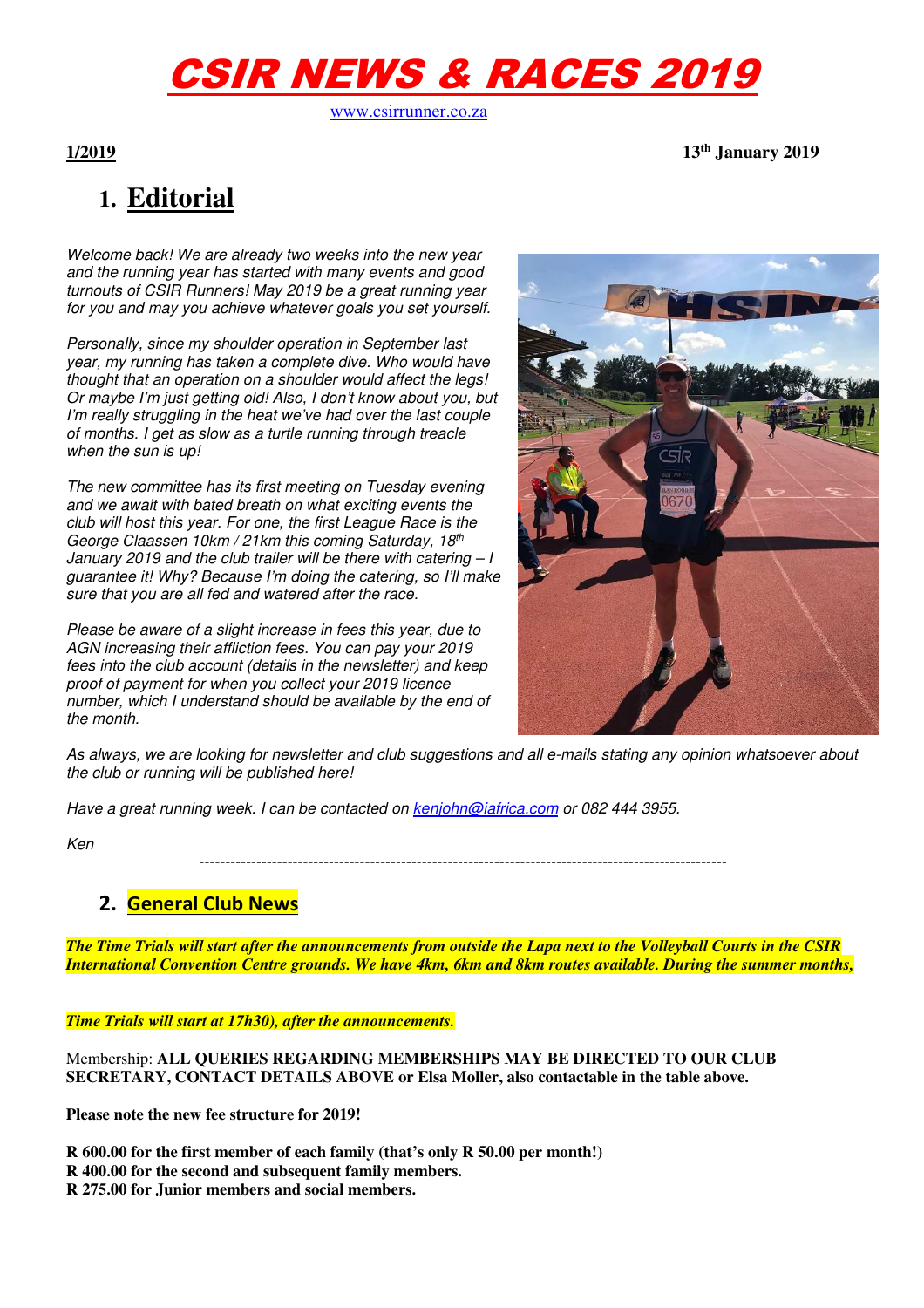#### Page 2

*Fees may be paid into the club bank account, using your name as a reference, as follows: -* 

*CSIR Running Club Nedbank (Branch Code 19-87-65-00) Account No. 16051411704* 

*Proof of payment may be e-mailed to our Treasurer, Linda at leemas1201@gmail.com and / or brought with you when collecting your licence. No licences will be released without full payment!* 

*We endeavor to give far more back to our members throughout the year than what you pay in fees if you participate in all the social events throughout the year!* 

Website: Our club website is www.csirrunner.co.za. We thank David Swettenham for looking after the website on behalf of the club. You can now subscribe or unsubscribe to the newsletters on the website, as well as finding back copies of the newsletter there.

Other Interesting Websites: www.runnersguide.co.za www.runnersworld.co.za www.runnerstalk.co.za www.raceresults.co.za www.runawaysport.co.za

**Club Chairperson: Tebogo Machethe. Contact him with any concerns, suggestions, complaints or compliments regarding club affairs at Tebogo.machethe@gmail.com or 072 273 9440.** 

## **3. UPCOMING CLUB EVENTS**

*Our loyal barman and member of our club, Lucas Tseka has secured a short-term contract to operate the Time Out bar until the end of February 2019. This is now being run as his own business, so please do support him! He is one of our own. We request that you do not bring your own drinks to Time Trials or other functions at the Rec site but to support Lucas in this venture. His prices are lower than the average pub and we do know everyone there. Always great fun.* 

The first League Race of the year is the George Claassen 10km & 21km on Saturday 19<sup>th</sup> January 2019. The club trailer will be there with drinks and catering for all club members who finish the race. Please join us at the club gazebo before the race, where you may leave your togbags and car keys securely and afterwards for a bit of social interaction!

## **4. UPCOMING GAUTENG RACES**

#### **January 2019**

**Wednesday 16th January 2019 19h00 – President Hyper Berg en Dal Night Race – 5km & 15km. [Krugersdorp] Saturday 19th January 2019 06h00 – PWC George Claasen 5km / 10km / 21km (Walk starts at 05h30).** 

**AGN League Race** 

**Sunday 20th January 2019 06h00 – Garbie Striders 5km / 15km / 32km. [Springs]** 

**Saturday 26th January 2019 05h30 – Wonderpark Akasia 5km / 10km / 21km / 42km (10km starts at 06h00). Sunday 27th January 2019 06h00 – Johnson Crane 5km / 10km / 21km / 42km (10km starts at 06h30). [Benoni]** 

**Wednesday 30th January 2019 19h00 – Arwyp Neon Night Race 5km / 15km [Kempton Park]/**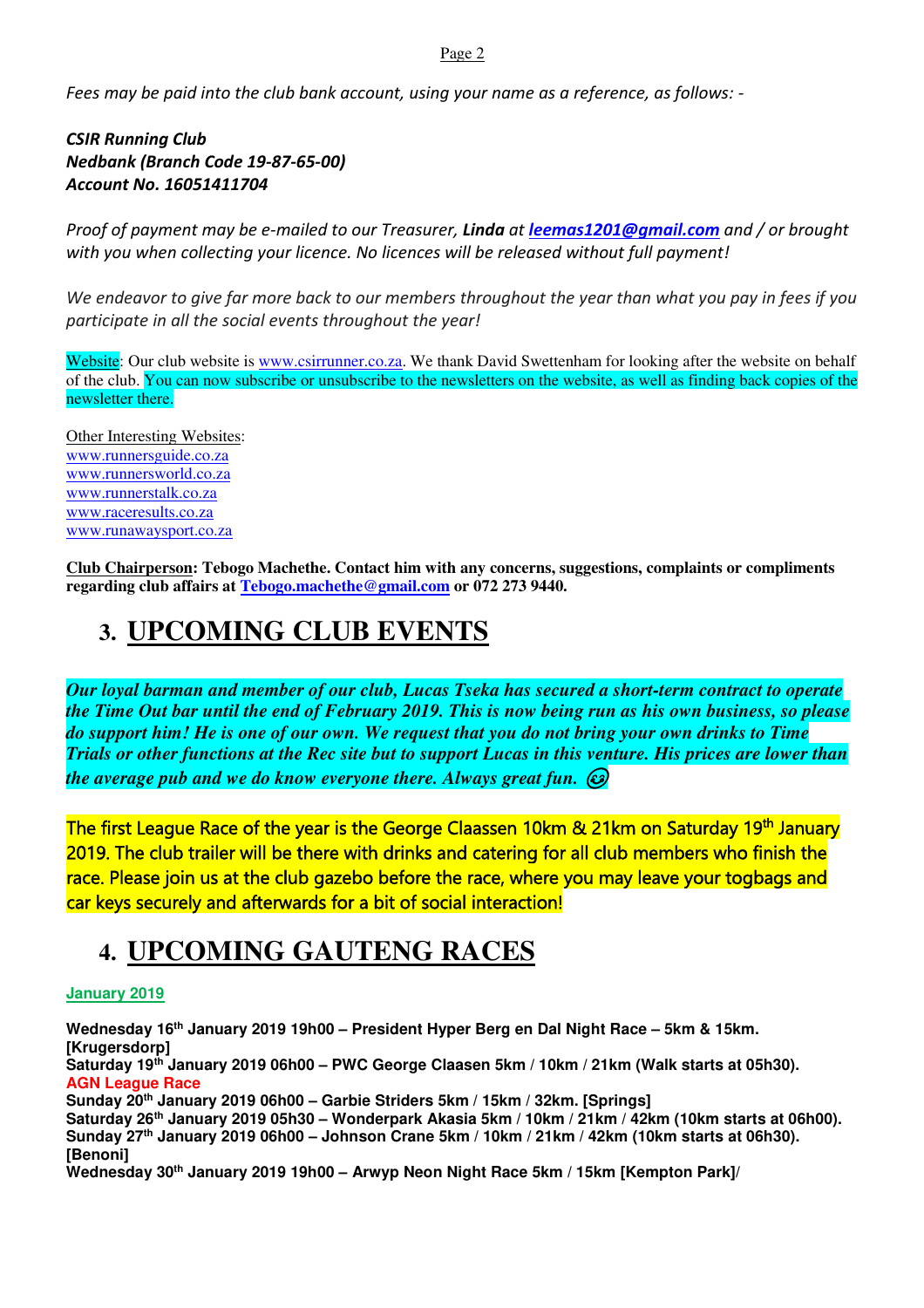#### **February 2019**

**2 nd February 2019 06h00 – Intercare Claasic Road Race 5km / 10km / 21km. 21km Pre-entry only!! Preentries close 27th January 2019.** 

**3 rd February 2019 06h00 – Bobbies Road Race 5km / 10km / 21km. [Edenvale]. Championchip timed race. 9 th February 2019 06h00 – Bronkhorstspruit 5km / 10km / 32km. AGN League Race.** 

**16th February 2019 05h30 – Bestmed 1km / 5km / 10km / 21km / 42km. 21km starts at 06h00 and 10km at 06h30.** 

**17th February 2019 06h00 – Pirates 21km (no other distance options). [Greenside, Jhb]** 

**Flyers for all the above races can be obtained from** www.raceresults.co.za **as well as selected races in other provinces.** 

## **5. CSIR 10/21km ROAD RACE**

**Our next event is scheduled for Saturday 19th October 2019. Please keep this morning clear in your 2019 diaries and give us a few hours of your time to assist at the race! As you know, we always need all hands-on deck to make our event a success!** 

## **6. CSIR AT THE RACES**

Csir results for the RAC City Lodge Tough One (CGA) 32km race - 2018-11-25 10 club finishers

| <b>Position</b> Initials |   | <b>Surname</b> |   |    |                 | Sex  Age  Club  Finish Time |
|--------------------------|---|----------------|---|----|-----------------|-----------------------------|
| 2214                     | W | Dittmar        | M | 27 | Csir            | 03:22:57                    |
| 2779                     | J | Postmus        | М | 50 | Csir            | 03:33:37                    |
| 3471                     | N | <b>Bird</b>    | М | 44 | Csir            | 03:46:48                    |
| 3575                     | K | Keatimilwe     | M | 57 | C <sub>Si</sub> | 03:48:46                    |
| 3690                     | M | Dolphin        | F | 53 | Csir            | 03:51:05                    |
| 3784                     | L | Morienyane     | M | 46 | C <sub>Si</sub> | 03:53:13                    |
| 4987                     | T | Machethe       | M | 35 | C <sub>Si</sub> | 04:26:10                    |
| 5152                     | S | Ngcwabe        | F | 44 | Csir            | 04:35:11                    |
| 5370                     | K | Swettenham     | M | 55 | C <sub>Si</sub> | 04:56:05                    |
| 5534                     | L | Masemola       | F | 35 | Csir            | 05:41:42                    |

Csir results for the Aspen PE City (EP) 42km race - 2018-12-01

1 club finishers

|     |  |  | Position  Initials  Surname  Sex  Age  Club  Finish Time |
|-----|--|--|----------------------------------------------------------|
| 782 |  |  | $\ $ Mangqase $\ $ F $\ $ 40 $\ $ Csir $\ $ 04:48:54     |

Csir results for the Old Years (AGN) 10km race - 2018-12-31

#### 6 club finishers

|     |   |                                           |   |  | Position  Initials   Surname   Sex  Age  Club  Finish Time |
|-----|---|-------------------------------------------|---|--|------------------------------------------------------------|
| 102 | B | Yalisi                                    | M |  | $ Csir $ 00:53:27                                          |
| 141 | D |                                           |   |  | Vermaak $\  F \  62 \  C \sin \  00:56:37$                 |
| 213 |   | Van Koker    M    48 $  C\sin  $ 01:03:39 |   |  |                                                            |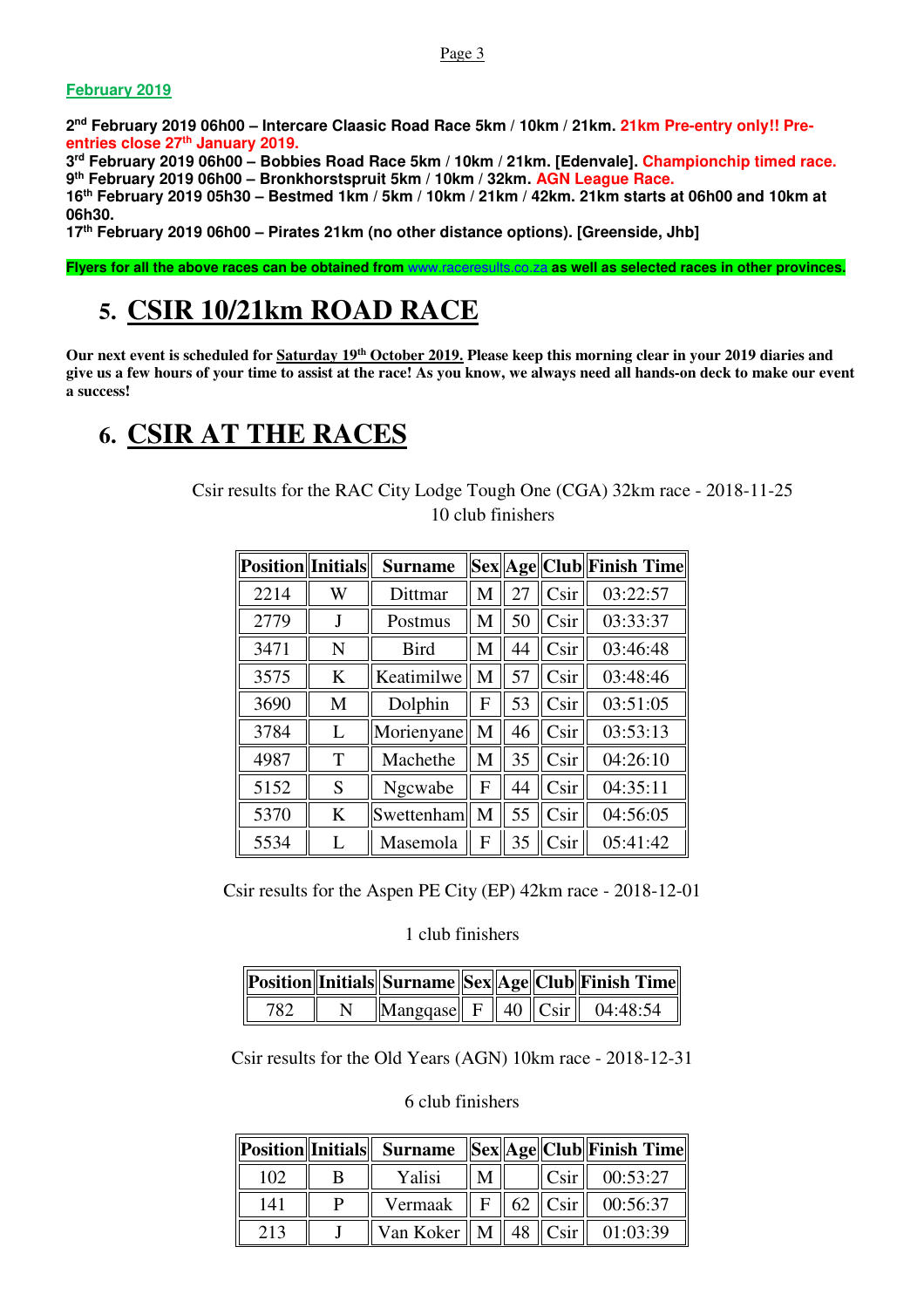|     | Lourens                                  |  | C <sub>cir</sub>  | 01.07.22 |
|-----|------------------------------------------|--|-------------------|----------|
|     | Wentzel                                  |  | C <sub>Si</sub> r | 01:07:23 |
| 268 | $\ $ Swettenham $\ $ M $\ $ 55 $\ $ Csir |  |                   | 01:12:08 |

Csir results for the New Years (AGN) 11km race - 2019-01-01

#### 3 club finishers

|     |   |                                         |  | Position  Initials   Surname   Sex  Age  Club  Finish Time |
|-----|---|-----------------------------------------|--|------------------------------------------------------------|
| 16  |   | Fisher                                  |  | M   60   Csir   00:55:02                                   |
| 58  | M | Thompson    M    54    Csir    01:10:43 |  |                                                            |
| 115 |   | $\ S$ wettenham $\ M\ $ 55 $\ C\sin\ $  |  | 01:34:33                                                   |

Csir results for the A4A Road Safety (AGN) 10km race - 2019-01-05

|     |   |                        |             |    |                   | Position  Initials   Surname   Sex  Age  Club  Finish Time |
|-----|---|------------------------|-------------|----|-------------------|------------------------------------------------------------|
| 107 | M | Thompson $\parallel$ M |             | 55 | Csir              | 01:00:14                                                   |
| 123 |   | Da Silva               | $M_{\odot}$ | 67 | C <sub>Si</sub> r | 01:01:08                                                   |
| 223 |   | De Koker               | M           | 48 | Csir              | 01:07:12                                                   |
| 310 | N | Young                  | М           | 64 | C <sub>Si</sub>   | 01:12:08                                                   |
| 488 | N | Gumbe                  | F           | 51 | Csir <sup>'</sup> | 01:23:05                                                   |
| 642 | L | Masemola               | F           |    | Csir              | 01:33:13                                                   |

#### 6 club finishers

Csir results for the A4A Road Safety (AGN) 21km race - 2019-01-05

#### 11 club finishers

| <b>Position</b> Initials |   | <b>Surname</b> |   |    |                 | Sex  Age  Club  Finish Time |
|--------------------------|---|----------------|---|----|-----------------|-----------------------------|
| 97                       | W | Fourie         | M | 51 | C <sub>Si</sub> | 01:54:21                    |
| 330                      | B | Yalisi         | M | 37 | Csir            | 02:13:57                    |
| 337                      | P | Mothibe        | M | 49 | Csir            | 02:14:45                    |
| 363                      | P | Vermaak        | F | 61 | Csir            | 02:16:40                    |
| 395                      | K | Halland        | M | 55 | Csir            | 02:19:47                    |
| 465                      | L | Morienyane     | M |    | Csir            | 02:25:28                    |
| 563                      | L | Nyelisani      | M | 38 | Csir            | 02:35:08                    |
| 576                      | T | Mohlomi        | M |    | Csir            | 02:36:42                    |
| 653                      | M | Maraba         | M | 42 | Csir            | 02:51:34                    |
| 666                      | S | Ngcwabe        | M | 44 | C <sub>Si</sub> | 02:54:19                    |
| 691                      | K | Swettenham     | M | 55 | Csir            | 03:01:59                    |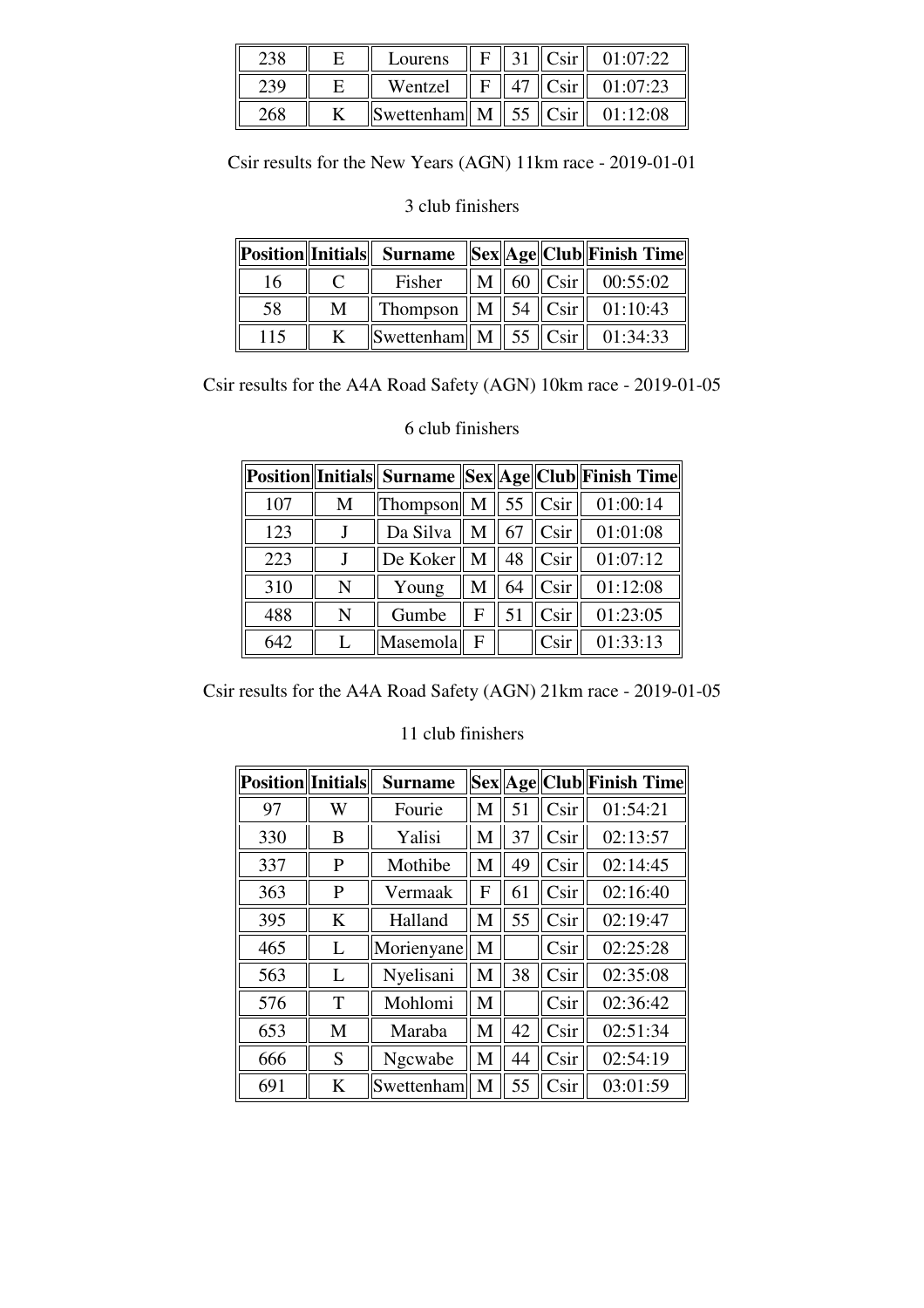#### **7. CSIR Running Club Achievers**



*at the 10km Old Years Race 31/12/2018 At the A2A 21km 05/01/2019.* 



*Petro Vermaak 2nd Grandmaster Lady Petro Vermaak 1st Grandmaster Lady (Apologies for poor photo quality)* 

**If you are aware of any of our club members achieving podium positions at a race or achieving any personal milestone, please post a photo to me or on our CSIR Running Club Facebook page and I will put it under this section!** 

## **8. Trail Running**

If you are looking for something different, then check out the website, www.trailadventure.co.za. It has venues and future events listed there.

#### **9. General**



*Body Kinetics assist us with a waterpoint at our race. They are based at the CSIR and convenient to all of us. Please support them!* 

## **10. Gallery of Fun!**

*No new photos this week – hopefully we'll get loads over the forthcoming running weeks!*